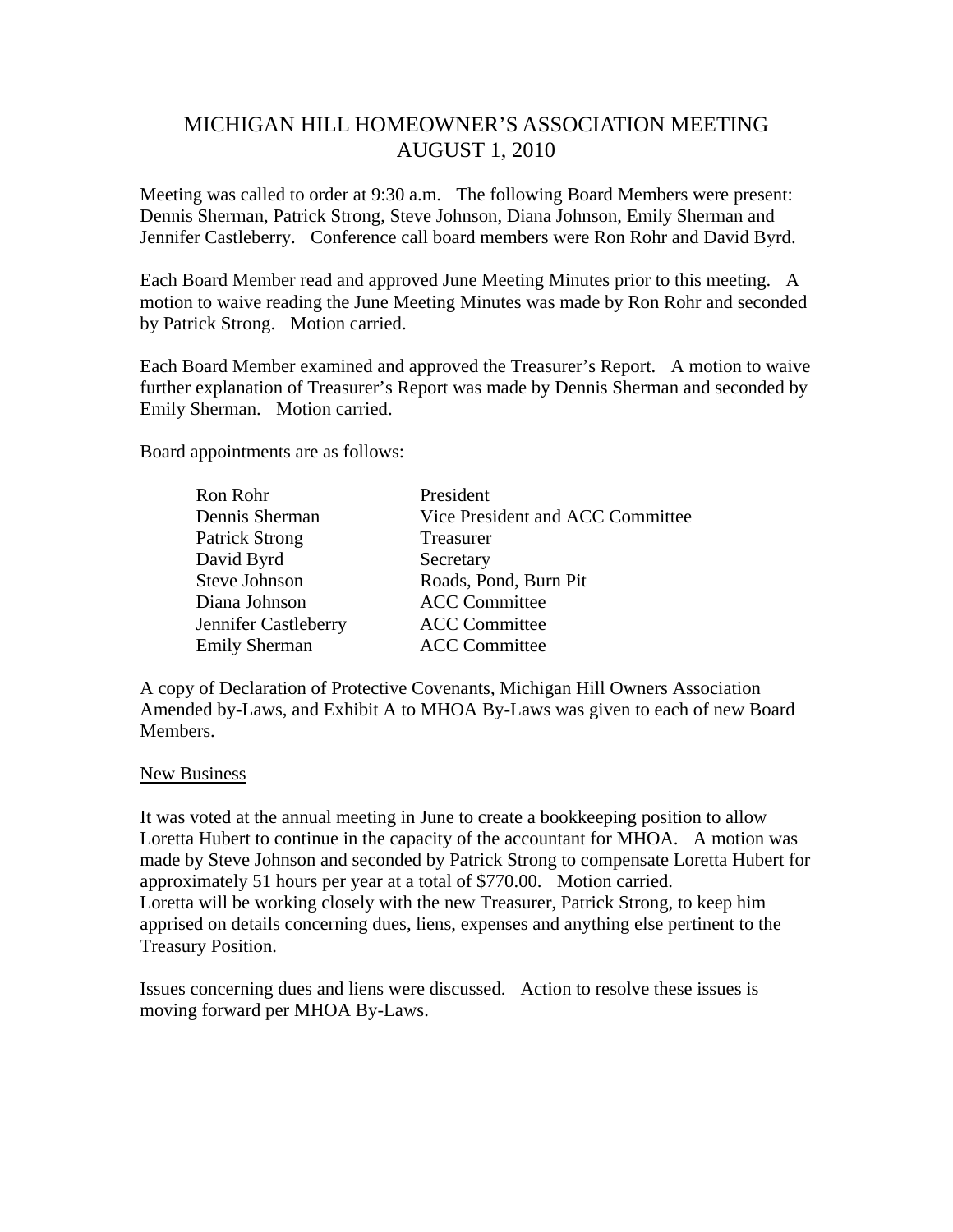Dates for future meetings are as follows:

November 6, 2010 - 10:00 a.m. at Community Center February 26, 2011 - 10:00 a.m. at Community Center June 4, 2011 - Annual Meeting - 10:00 a.m. at Community Center

When the annual dues are sent out, newsletter with meeting date reminders and any other pertinent information will be included for homeowners.

In addition, at least 2 newsletters per year will be sent via email or regular mail to keep the homeowners updated on business for Michigan Hill. We still encourage homeowners to check the website (www.mhhoa.com) occasionally for updates.

## ACC Business

One application for a shed was presented to ACC Committee since the June Meeting.

A homeowner requested approval for a temporary portable chain link dog kennel until the home is built at which time something more permanent is made. ACC approved.

Patrick Strong asked if an ACC application was needed for excavating a driveway. According to MHHOA Covenants, an application is not needed for excavation of a driveway.

Motion to approve the ACC Business was made by Steve Johnson and seconded by Dennis Sherman. Motion carried.

## Road, Pond and Burn Pit

Road will be graded and ditches pulled in September or October.

A bid for \$1,400.00 to improve the corner of Michigan Hill Road and Georgia Pass Lookout was presented. Plans are to extend 5' on either side of culvert, rock fill and finish with road base. The bid and work to be performed was discussed.

A motion by Patrick Strong and seconded by Dennis Sherman to accept this bid. Motion carried.

A total of \$5,000.00 in gravel/road base was put on the roads.

Mowing will be done on ditches and lot at Michigan Hill Road and Georgia Pass Lookout before winter.

Pond is full. Work has been done to clear the beaver dams – no problems with them as of yet.